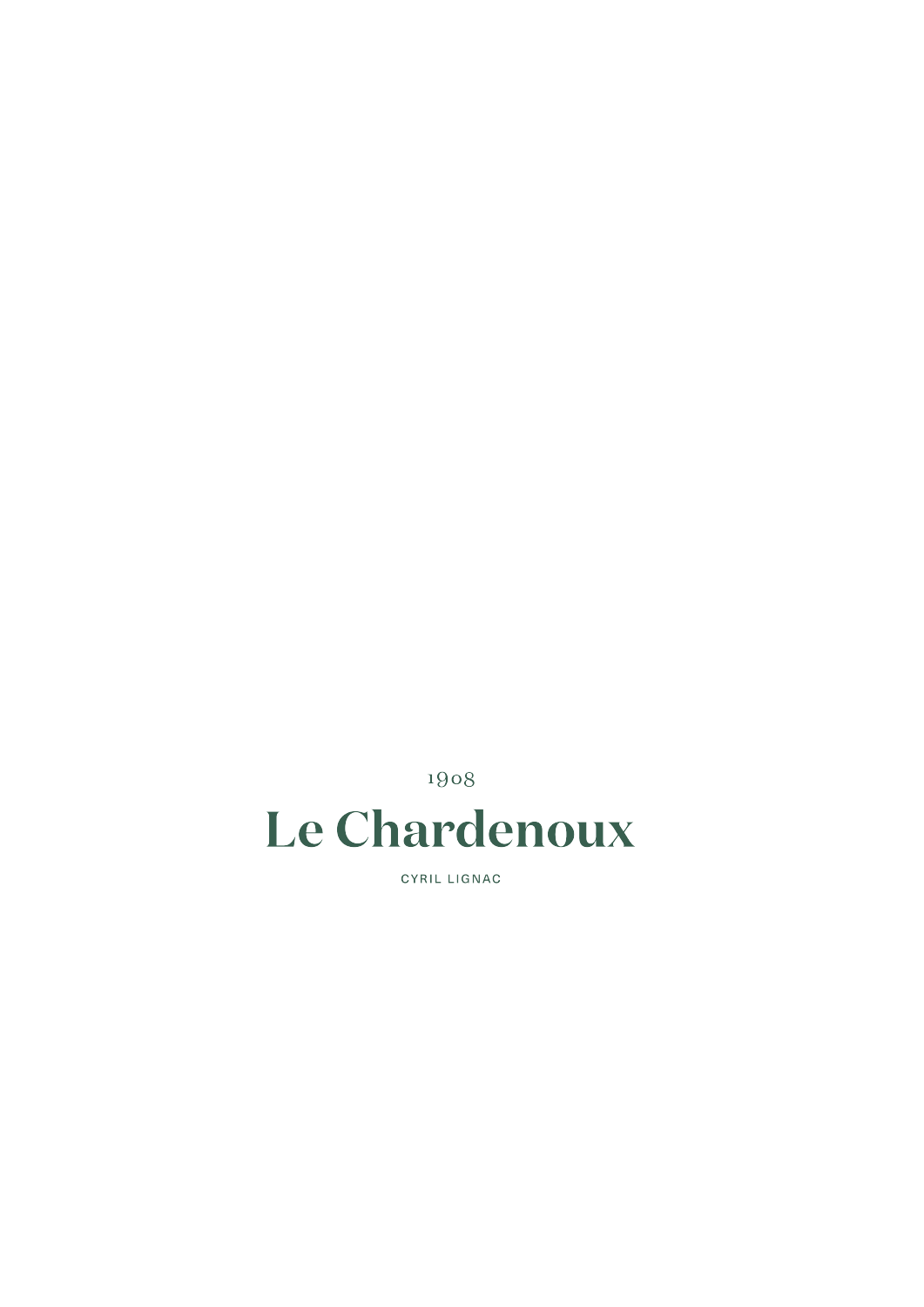## **SHELLFISH & CRUSTACEANS**

| Spicy crispy prawns, romaine, sesame        | 19€      |
|---------------------------------------------|----------|
| Squid, chorizo cream, tomatoes              | $17 \in$ |
| Crunchy crab galette, avocado, Madras curry | $25 \in$ |
| 6 Marennes Oléron oysters, sakura vinegar   | 18€      |
| Lettuce salad avocado shrimps, grapefruit   | $17 \in$ |

#### **RAW & MARINATED**

| Citrus salmon crispy sushi, chipotle                  | $14 \in$    |
|-------------------------------------------------------|-------------|
| Sea bream ceviche, jalapeño vinegar                   | $19 \notin$ |
| Aji amarillo sea bass carpaccio, mango and peanuts    | $19 \notin$ |
| Burrate, tomatoes salad, olive oil                    | $12 \notin$ |
| Marinated salmon tartar, sriracha mayonnaise, lettuce | $17 \in$    |

### **SEA & LAND**

| Miso salmon, broccolis and baby spinach                | 24€                 |
|--------------------------------------------------------|---------------------|
| Satay beef fillet                                      | 30€                 |
| Vadouvan mariniere style mussels                       | 26€                 |
| The famous langoustine raviolis                        | 29€                 |
| Grilled sea bream fillet, basil sauce vierge           | 28€                 |
| Lobster roll, avocado, lettuce sprouts, cocktail sauce | 30€                 |
| Chicken paillard, Mediterranean condiment              | 26€                 |
| Cheeseburger "Le Chardenoux"                           | 28€                 |
| Grilled Angus rib steak, 450g, bearnaise sauce         | $40 \text{ E/pers}$ |
| Sea bass in seat salt crust, vegetables sauce vierge   | $45 \text{ E/pers}$ |

#### **DESSERTS**

| Saint-Nectaire, green salad                 | $12 \text{ } \in$ |
|---------------------------------------------|-------------------|
| Raspberry French toast, pistachio ice cream | $12 \text{ } \in$ |
| Rum baba, vanilla whipped cream             | $12 \in$          |
| Guanaja chocolate biscuit, hazelnut praliné | $12 \text{ } \in$ |
| Vanilla mille-feuille, pecan nuts praliné   | $12 \text{ } \in$ |
| Fresh cherries, milk mousse, almonds        | $12 \text{ } \in$ |
| Strawberries pavlova, sorbet and Chantilly  | $12 \notin$       |
|                                             |                   |